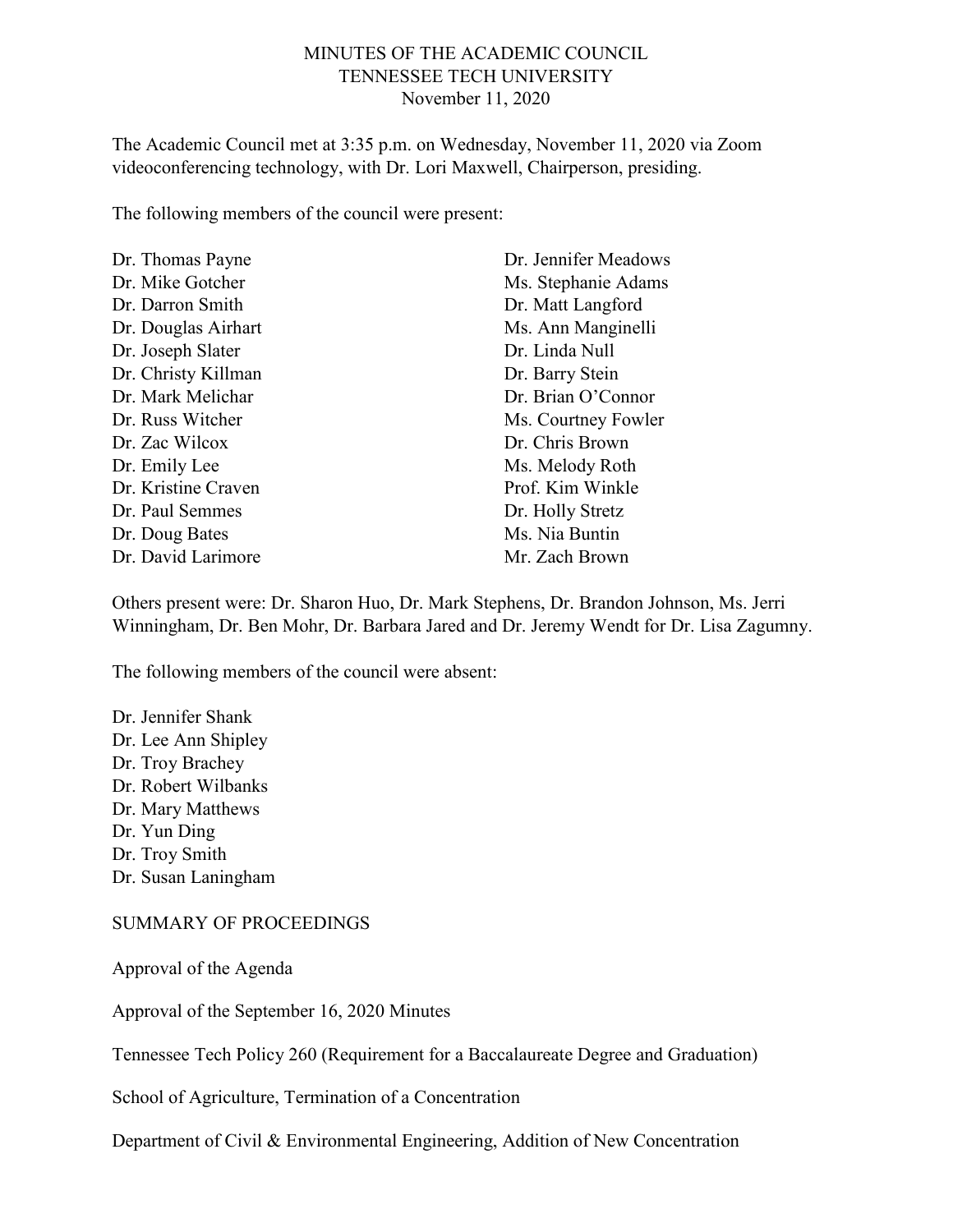Curriculum & Instruction, Catalog Admission Changes

Counseling & Psychology, Deletion of Concentration

Department of Chemistry, Add Admission Requirement

# PROCEEDINGS

### Approval of the Agenda

Dr. Barry Stein MOVED approval and Dr. Christy Killman SECONDED. APPROVED unanimously.

# Approval of the September 16, 2020 Minutes

Dr. Barry Stein MOVED approval and Dr. Matt Langford SECONDED. APPROVED unanimously.

# Tennessee Tech Policy 260 (Requirement for a Baccalaureate Degree and Graduation)

Dr. Sharon Huo stated that the purpose of revising this policy is to provide an exception of the American History requirements for students that are earning their second baccalaureate degree in Nursing. Dr. Linda Null MOVED approval and Dr. Douglas Airhart SECONDED. APPROVED unanimously.

### School of Agriculture, Termination of a Concentration

Dr. Douglas Airhart stated the School of Agriculture has no faculty member or instructor in this concentration and there are no plans to request a search for one. There are no Agritourism courses (AGTOU) offered. No students are enrolled in this concentration as a primary field of study. Dr. Douglas Airhart MOVED approval and Dr. Barry Stein SECONDED. APPROVED unanimously.

#### Department of Civil & Environmental Engineering, Addition of New Concentration

Dr. Ben Mohr stated the department is proposing a new concentration in Environmental Engineering to provide current and prospective students with the opportunity to expand their knowledge base in coursework specific to Environmental Engineering, while maintaining a base knowledge of all other Civil Engineering sub-disciplines. Dr. Joseph Slater MOVED approval and Dr. Barry Stein SECONDED. APPROVED unanimously.

#### Curriculum & Instruction, Catalog Admission Changes

Dr. Jeremy Wendt stated the individual department will determine requirements for letters of recommendation. Dr. Jeremy Wendt MOVED approval and Dr. Barry Stein SECONDED. APPROVED unanimously.

# Counseling & Psychology, Deletion of Concentration

Dr. Barry Stein stated there appears to be insufficient student interest to justify maintaining the Ed.S. in educational psychology within counseling and psychology. We currently have no